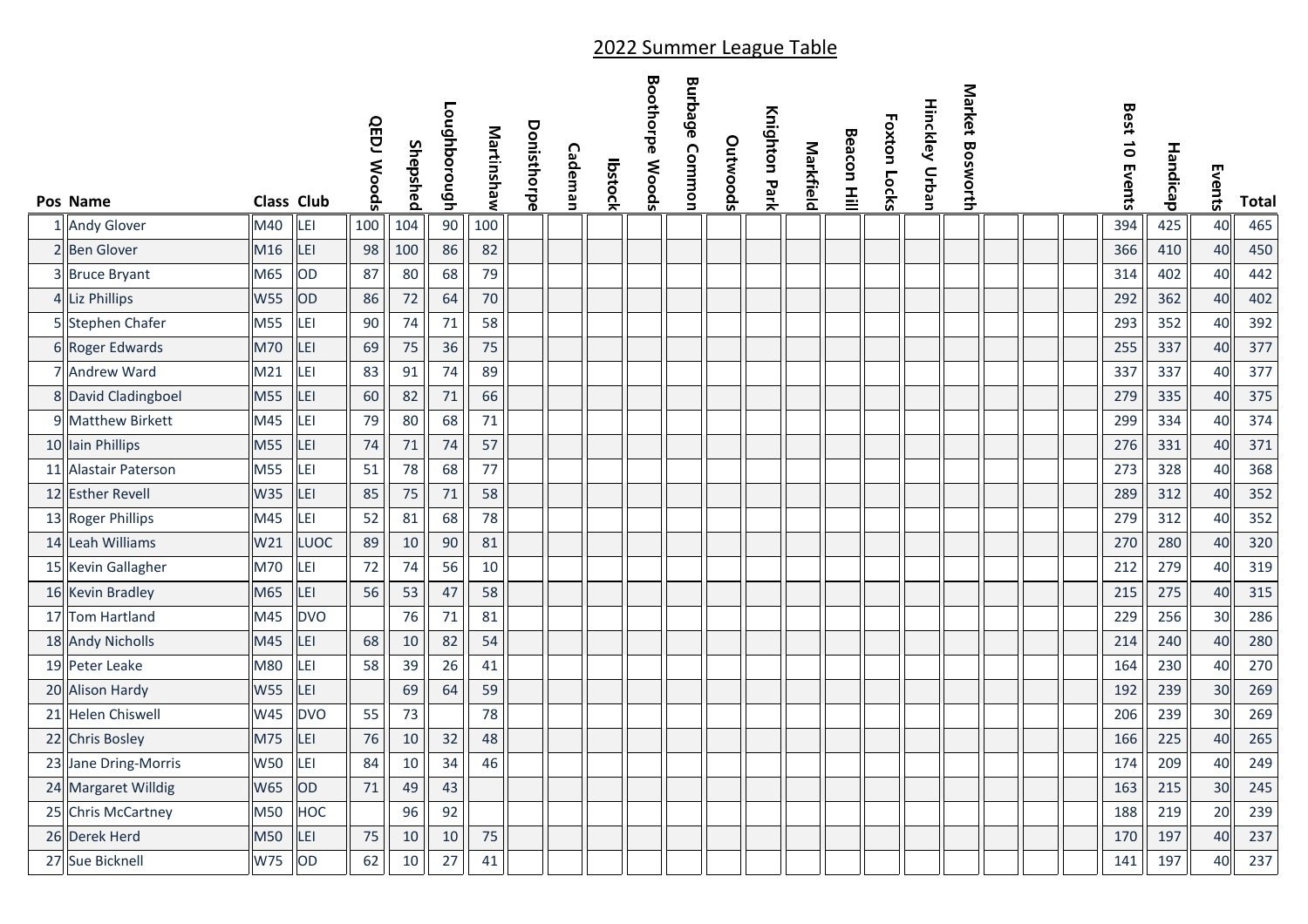|    | Pos Name                 | <b>Class Club</b> |             | <b>QEDJ Woods</b> | Shepshed | <b>Loughborough</b> | Martinshaw | Donisthorpe | Cademan | <b>Ibstock</b> | <b>Boothorpe Woods</b> | <b>Burbage Common</b> | Outwoods | Knighton Park | Markfield | <b>Beacon Hill</b> | <b>Foxton Locks</b> | Hinckley Urban | Market Bosworth |  | Best 10 Events | Handicap | Events | <b>Total</b> |
|----|--------------------------|-------------------|-------------|-------------------|----------|---------------------|------------|-------------|---------|----------------|------------------------|-----------------------|----------|---------------|-----------|--------------------|---------------------|----------------|-----------------|--|----------------|----------|--------|--------------|
|    | 28 Chris Phillips        | M75               | LEI         | 41                | 41       | 23                  | 39         |             |         |                |                        |                       |          |               |           |                    |                     |                |                 |  | 144            | 196      | 40     | 236          |
|    | 29 Edward De Salis Young | M50               | LEI         | 94                |          |                     | 92         |             |         |                |                        |                       |          |               |           |                    |                     |                |                 |  | 186            | 216      | 20     | 236          |
|    | 30 Maureen Webb          | W65               | LEI         | 63                | 57       | 30                  |            |             |         |                |                        |                       |          |               |           |                    |                     |                |                 |  | 150            | 198      | 30     | 228          |
| 31 | Daniel Glover            | M14               | LEI         |                   | 92       | 83                  |            |             |         |                |                        |                       |          |               |           |                    |                     |                |                 |  | 174            | 202      | 20     | 222          |
| 32 | John Marriott            | M70               | LEI         | 57                | 62       | 27                  |            |             |         |                |                        |                       |          |               |           |                    |                     |                |                 |  | 145            | 192      | 30     | 222          |
|    | 33 Susan Grant           | <b>W50</b>        | LEI         | 44                | 54       | 21                  | 32         |             |         |                |                        |                       |          |               |           |                    |                     |                |                 |  | 151            | 182      | 40     | 222          |
|    | 34 Patrycja Czupryniak   | W21               | LEI         | 65                | 66       |                     | 52         |             |         |                |                        |                       |          |               |           |                    |                     |                |                 |  | 183            | 190      | 30     | 220          |
| 35 | Jane Stew                | W65               | OD          | 53                | 48       | 42                  |            |             |         |                |                        |                       |          |               |           |                    |                     |                |                 |  | 142            | 188      | 30     | 218          |
|    | 36 Zeph Grant            | M50               | LEI         |                   | 61       | 49                  | 44         |             |         |                |                        |                       |          |               |           |                    |                     |                |                 |  | 154            | 178      | 30     | 208          |
|    | 37 Tanya Taylor          | <b>W50</b>        | LOG         |                   | 86       | 70                  |            |             |         |                |                        |                       |          |               |           |                    |                     |                |                 |  | 156            | 187      | 20     | 207          |
|    | 38 James Prince          | M50               | <b>DVO</b>  |                   | 85       |                     | 66         |             |         |                |                        |                       |          |               |           |                    |                     |                |                 |  | 151            | 175      | 20     | 195          |
|    | 39 David Pettit          | M35               | <b>DVO</b>  |                   | 86       | 77                  |            |             |         |                |                        |                       |          |               |           |                    |                     |                |                 |  | 163            | 170      | 20     | 190          |
|    | 40 Steve Edgar           | M55               | LEI         | 81                | 57       |                     |            |             |         |                |                        |                       |          |               |           |                    |                     |                |                 |  | 138            | 166      | 20     | 186          |
|    | 41 Sheila Carey          | W75               | OD          |                   | 66       | 51                  |            |             |         |                |                        |                       |          |               |           |                    |                     |                |                 |  | 116            | 163      | 20     | 183          |
|    | 42 Brian Ward            | M60               | <b>HALO</b> |                   | 84       | 47                  |            |             |         |                |                        |                       |          |               |           |                    |                     |                |                 |  | 131            | 162      | 20     | 182          |
| 43 | Jeffrey Baker            | M70               | LOG         |                   | 70       | 48                  |            |             |         |                |                        |                       |          |               |           |                    |                     |                |                 |  | 118            | 155      | 20     | 175          |
|    | 44 Mike Hampton          | M75               | OD          |                   | 61       | 48                  |            |             |         |                |                        |                       |          |               |           |                    |                     |                |                 |  | 109            | 148      | 20     | 168          |
|    | 45 Simon Starkey         | M65               | LEI         | 58                |          | 58                  |            |             |         |                |                        |                       |          |               |           |                    |                     |                |                 |  | 115            | 148      | 20     | 168          |
|    | 46 Ben Shannon           | M35               | LEI         |                   | 82       |                     | 59         |             |         |                |                        |                       |          |               |           |                    |                     |                |                 |  | 141            | 147      | 20     | 167          |
| 47 | lan Salmon               | M55               | LEI         | 47                | 53       | 10                  |            |             |         |                |                        |                       |          |               |           |                    |                     |                |                 |  | 110            | 132      | 30     | 162          |
|    | 48 Paul Stothard         | M55               | LEI         |                   |          | 50                  | 57         |             |         |                |                        |                       |          |               |           |                    |                     |                |                 |  | 107            | 128      | 20     | 148          |
|    | 49 Ursula Williamson     | W60               | LEI         | 61                |          |                     | 38         |             |         |                |                        |                       |          |               |           |                    |                     |                |                 |  | 99             | 127      | 20     | 147          |
|    | 50 Jo White              | <b>W45</b>        | LEI         |                   | 59       | 50                  |            |             |         |                |                        |                       |          |               |           |                    |                     |                |                 |  | 109            | 127      | 20     | 147          |
|    | 51 Robert Titterington   | M80               | LEI         | 49                |          |                     | 41         |             |         |                |                        |                       |          |               |           |                    |                     |                |                 |  | 90             | 126      | 20     | 146          |
|    | 52 Jonathan Lee          | M60               | LEI         |                   | 66       | 33                  |            |             |         |                |                        |                       |          |               |           |                    |                     |                |                 |  | 99             | 123      | 20     | 143          |
|    | 53 Amanda Ward           | <b>W55</b>        | <b>HALO</b> |                   | 55       | 43                  |            |             |         |                |                        |                       |          |               |           |                    |                     |                |                 |  | 98             | 122      | 20     | 142          |
|    | 54 Peter Dargue          | M65               | LEI         |                   | 56       |                     | 36         |             |         |                |                        |                       |          |               |           |                    |                     |                |                 |  | 91             | 117      | 20     | 137          |

## 2022 Summer League Table